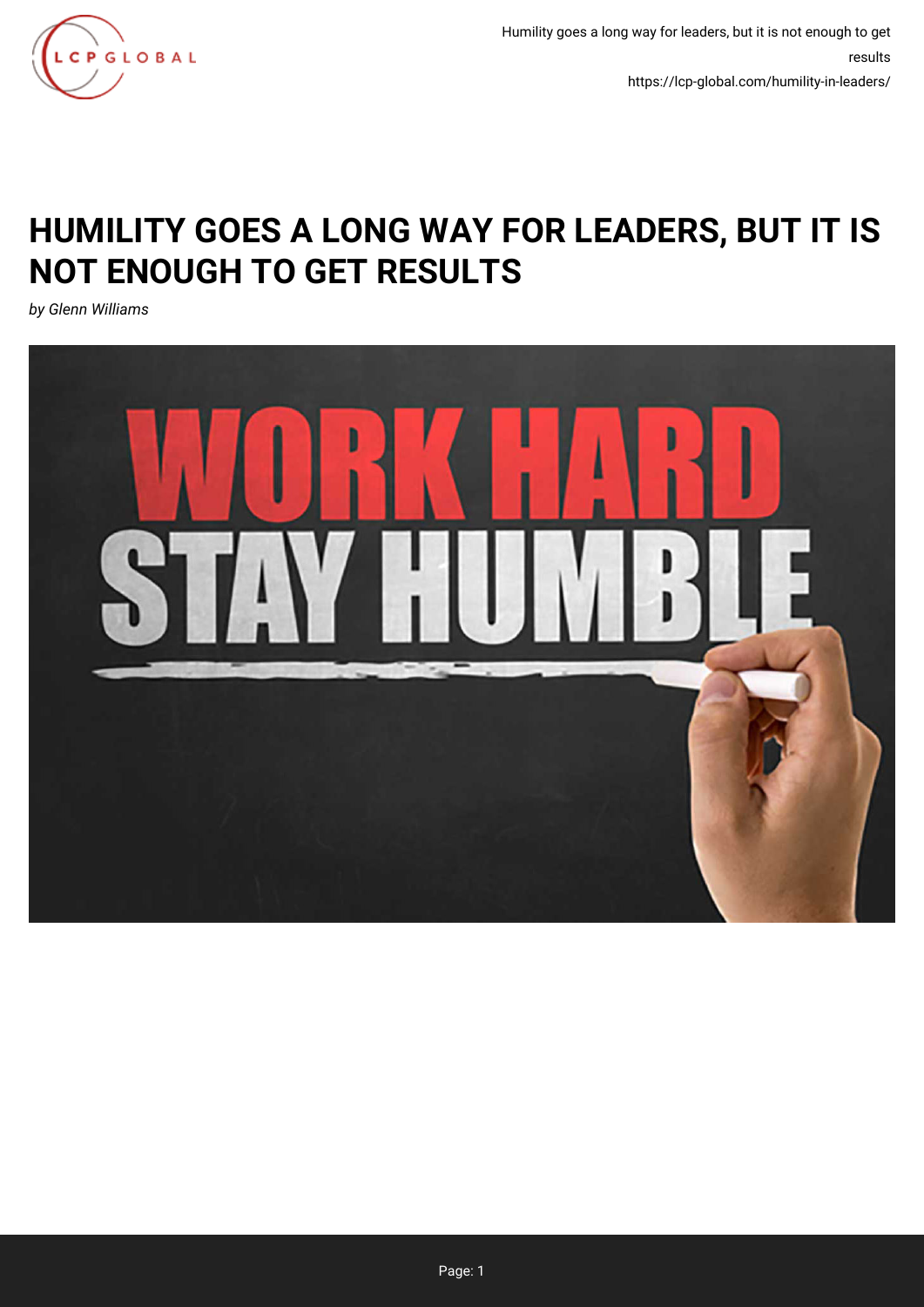

"Egos drive people in every occupation" (Heenan, 2012, pp. 19).

Unfortunately, when humility is absent, leaders lose the ability to listen and focus on what is important. Jim Collins describes the resulting behaviors as "arrogant neglect", and that when this happens, organizations enter the first stage of organizational decline (Collins, 2009, pp. 29).

What can prevent this from happening? In his research comparing 'good to great' companies, with companies that failed to make the leap, he discovers certain attributes of leadership he describes as *Level 5 Leadership* (Collins, 2001, pp. 17).

*In contrast to the popular practice of appointing 'celebrity' leaders who are quick to point to their messianic endeavors in building successful organizations, Level 5 Leadership is a blend of humility and drive in leaders, and the "incurable need to produce results" if their organizations are to become great and enduring (Collins, 2001, pp. 30).*

However, while the research is clear that humility cannot be a substitute for leadership competencies, neither can a leader's competencies compensate for the absence of humility. They need to co-exist!

Many good companies fail to reach greatness simply because Level 5 leadership does not exist. In more than 75 percent of the comparison companies, executives set their successors up to fail (Collins, 2001, pp. 26). They wanted to believe that the organization would not have achieved the level of success it did without them at the helm.

In a culture that thrives on competition and the accumulation of wealth and status as symbols of its success, Collins affirms the need for leaders to demonstrate "compelling modesty" –

"In contrast to the very *I-*centric style of the comparison leaders, we were struck by how the good-togreat leaders *didn't* talk about themselves. During interviews with the good-to-great leaders, they'd talk about the company and the contributions of other executives as long as we'd like but would deflect discussion about their own contributions…it wasn't just false modesty" (Collins, 2001, pp. 27).

## **What's the bottom-line?**

*Level 5 Leadership* is a unique blend of humility and drive that gets sustainable results, helping an organization become enduring. Reflect on the following –

- Are you comfortable talking about the achievements of your team, or feel compelled to talk about your own leadership?
- Are you focused on surrounding yourself with staff that are less talented and ambitious than you,